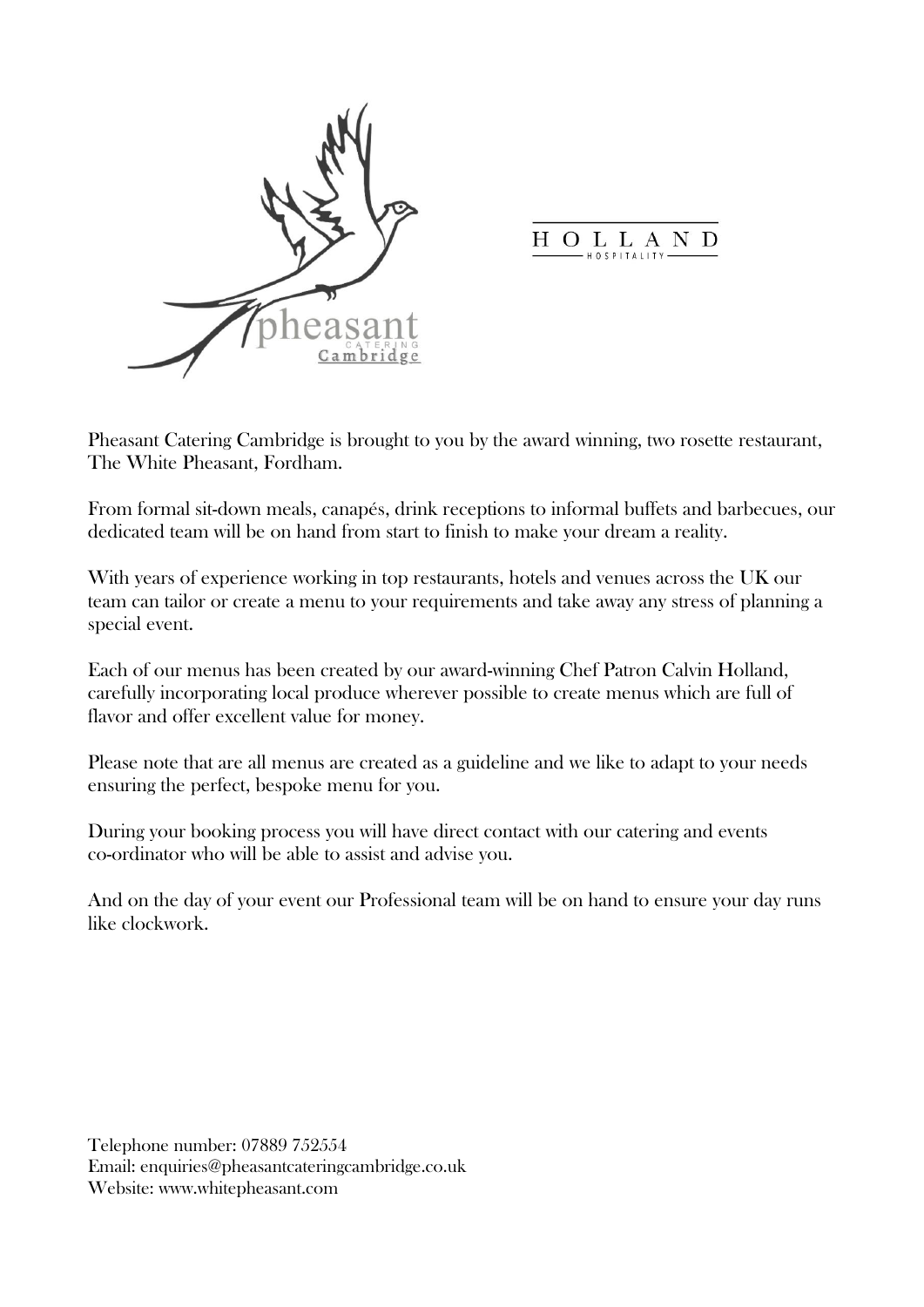

## Canapés Menu

£11 per person

Crispy pork belly/ burnt apple purée Mini haddock goujon/ tartare & lemon Ham hock croquettes Mini Yorkshire pudding/ roast beef & horseradish Goats' cheese & red onion bruschetta Honey & mustards glazed sausages Duck spring rolls/ plum compote Smoked salmon roulade/citrus mayonnaise Confit duck ballotine/ plum compote Chicken roulade/ herb mayonnaise Crab & crayfish roulade Chicken liver parfait/ bread tuile Olive & anchovy tapenade/ toasted foccacia Roasted artichoke & blue cheese tart Venison croquettes/ parsnip puree Vegetable spring rolls Mushroom arancini/ blue cheese dip Vegetable samosa/ curried mayonnaise Smoked haddock fish cake/ whole grain mayonnaise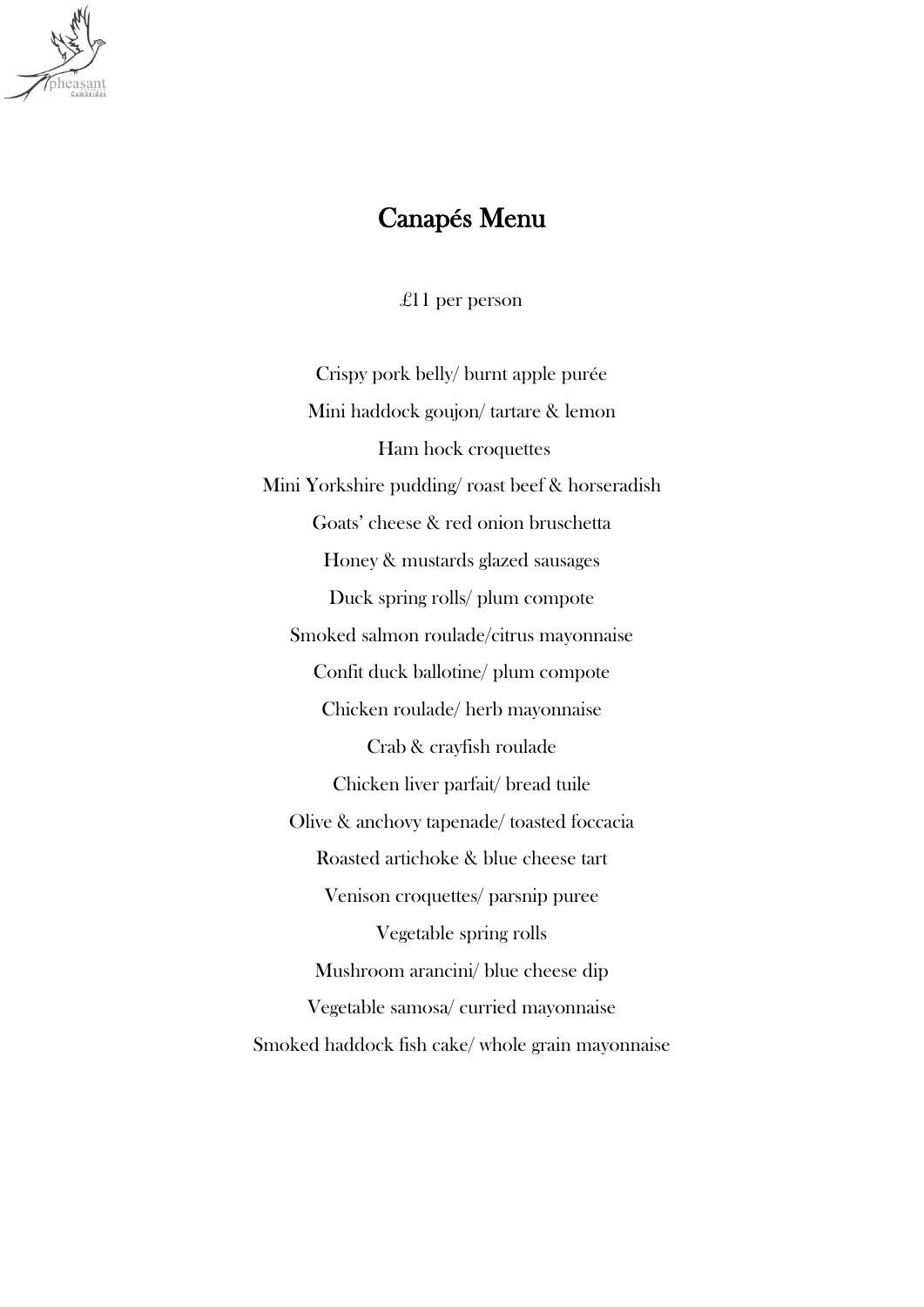

## 3 Course Menu

£44 per person

2 Course Menu

£36 per person

--------

### Wedding Breakfast Starters

Smoked salmon/ caper & shallot dressing/ cream cheese/ chive crackers

Ham hock terrine/ pickles/ seeded whole meal/ pickled cucumber/ pea shoots

Baked goat's cheese/ olive tapenade/ rocket/ beetroot/ honey dressing

Mushroom & walnut pate/ whipped blue cheese/ pickled walnut/ bread tuile/ tarragon oil

Crayfish cocktail/ citrus caviar/ cucumber spaghetti/ watercress

Chef homemade soup/ house bread

Caramelised onion & Cambridge blue cheese tart/ rocket & sun blushed tomato salad/ balsamic syrup

Crab & crayfish roulade/ ginger cake/ horseradish cream/ watercress

Suffolk chicken & chorizo terrine/ roasted garlic mayonnaise/ baby leaf/ toasted sourdough

Smocked haddock fish cakes/ whole grain mayonnaise/ pickled slaw

Charred Mediterranean vegetables/ rocket pesto/ sun blushed tomato salad

Antipasti style sharing board/ cured meats/ house terrine/ homemade focaccia  $£2$  per person supplement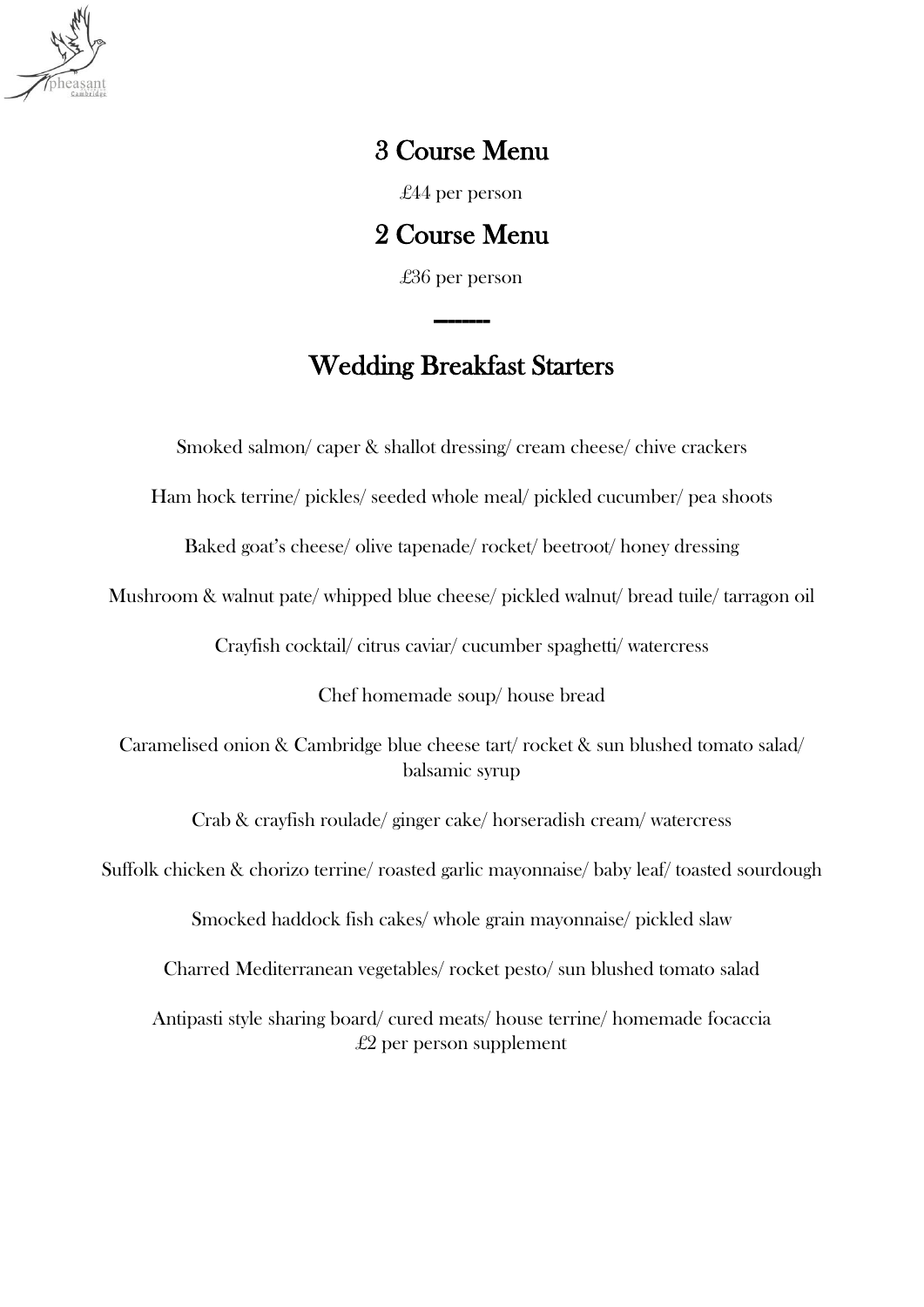

# Wedding Breakfast Main Courses

Roast chicken supreme/ parmentier potato/sprouting broccoli/ toasted pine nut/ thyme jus

Grilled seabass/ samphire/Calva Nero/brown shrimps/lemon beurre blanc

Venison Haunch/ braised red cabbage/ potato terrine/ parsnip puree/ juniper jus

Lamb rump/ braised shallot/ potato fondant/ carrot puree/ roasted artichokes/ red wine jus

Artichoke & leek quiche/ sautéed kale/ chestnuts

Butternut squash & sage pithivier/ spinach & feta salad/ herb oil

Salmon supreme/ crushed new potatoes/ charred asparagus/ broad beans & pea velouté

Confit duck leg/ braised cabbage/ roasted carrots/ mustard mash/ sautéed chestnuts/ red current jus

Pan fried chicken supreme/ roasted carrot/ carrot puree/fondant potato/ madeira jus

Slow cooked shoulder of lamb/ potato terrine/ peas & broad beans/ pea puree/ mint jus

Fillet of beef steak/rocket & balsamic salad/ grilled vine tomatoes/ skin on fries/ pepper corn sauce £6 per person supplement

Traditional roast beef/honey & mustard roast gammon/ roast loin of pork /Suffolk chicken breast/ traditional accompaniments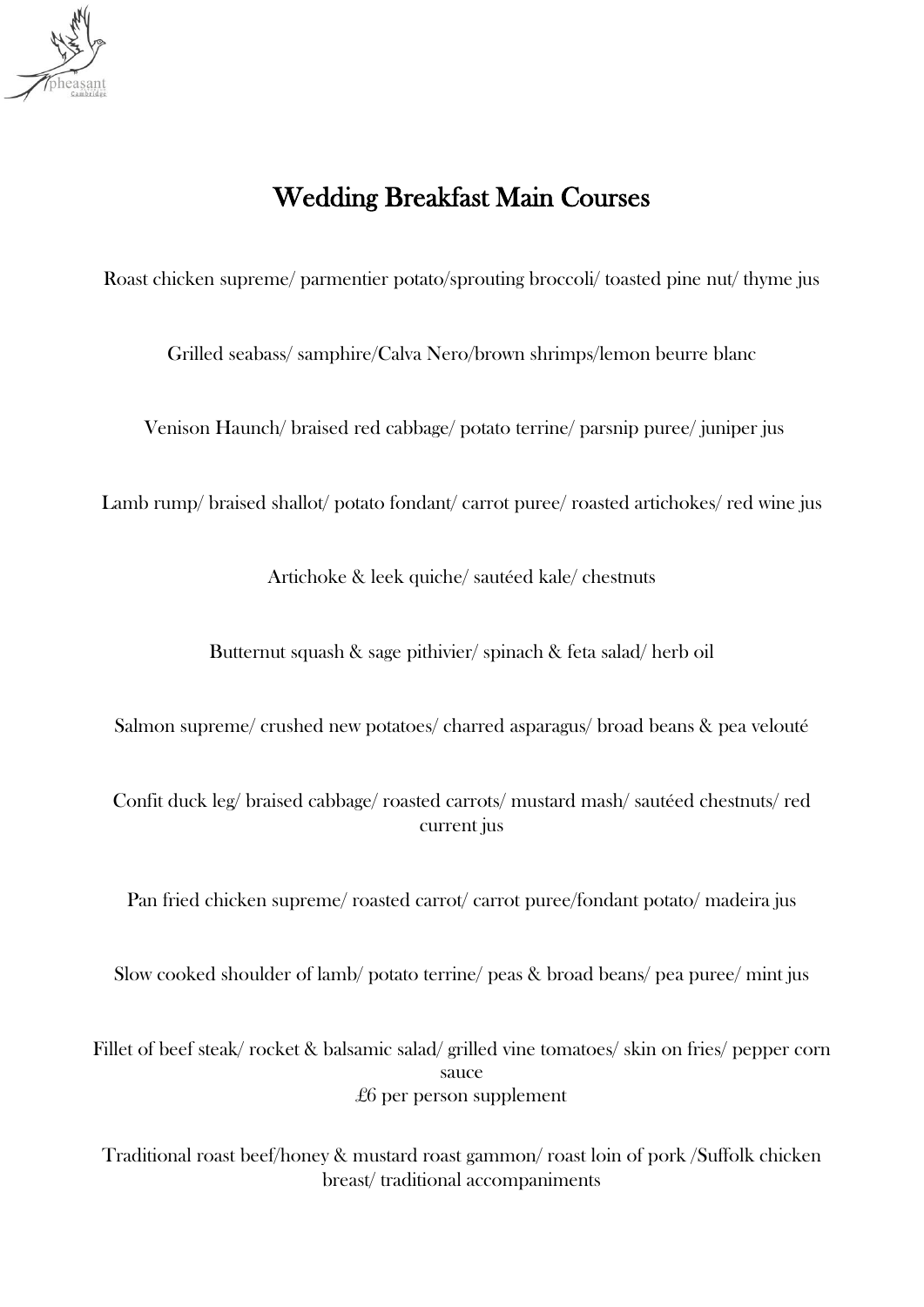

## **Desserts**

Raspberry Bakewell tart/ raspberry coulis/ vanilla ice cream

Sticky toffee pudding/ toffee sauce/ caramel ice cream

Triple chocolate brownie/ cherry puree/ honeycomb/ chocolate sauce

Lemon meringue/ drizzle cake/ raspberries/ white chocolate

Citrus posset/ shortbread

Treacle tart/ salted caramel/ toffee ice cream

Seasonal fruit crumble/ vanilla custard

Strawberry & honeycomb "Mess"/ vanilla cream/ mint

Chocolate "Mess" vanilla cream/ brownie/ chocolate sauce

Cherry mousse/ torched meringue/ ginger cake/ flapjack

Trio of desserts of your choice £2.5 per person supplement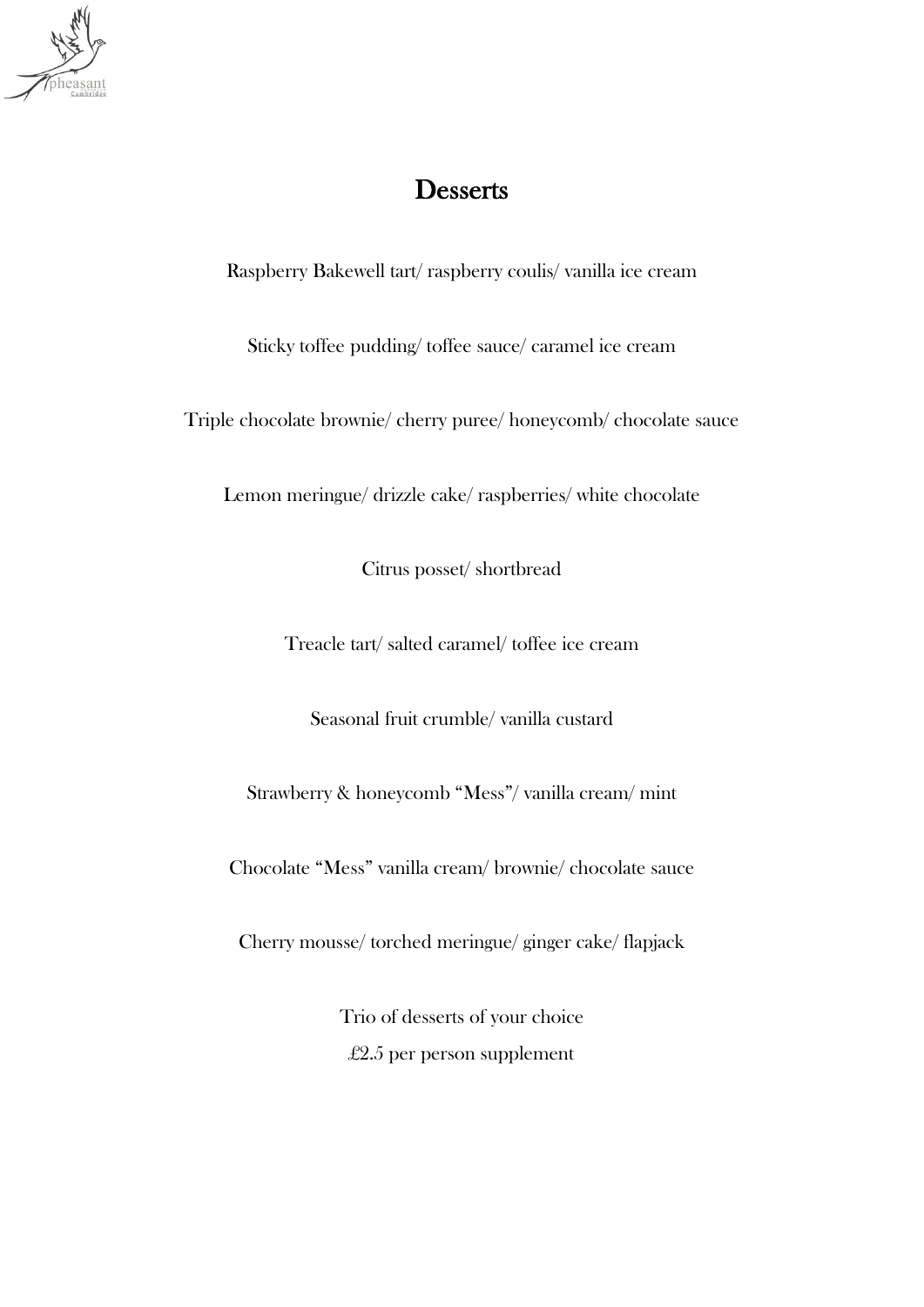

## Wine

Why not choose one of our specially selected wines for your event.

Sparkling Prosecco £20 Champagne £35

**White** New Zealand sauvignon blanc £27 Chardonnay £25 Pinot grigio £20

> Rosé French rosé £20

Red Merlot £18 Pinot noir £23 Malbec £25

All prices include the use of glassware. Please contact us to see our full range of wines available. If your venue of choice doesn't have a drinks license, our team can arrange a license and create a pop-up bar for your event with a full bar team.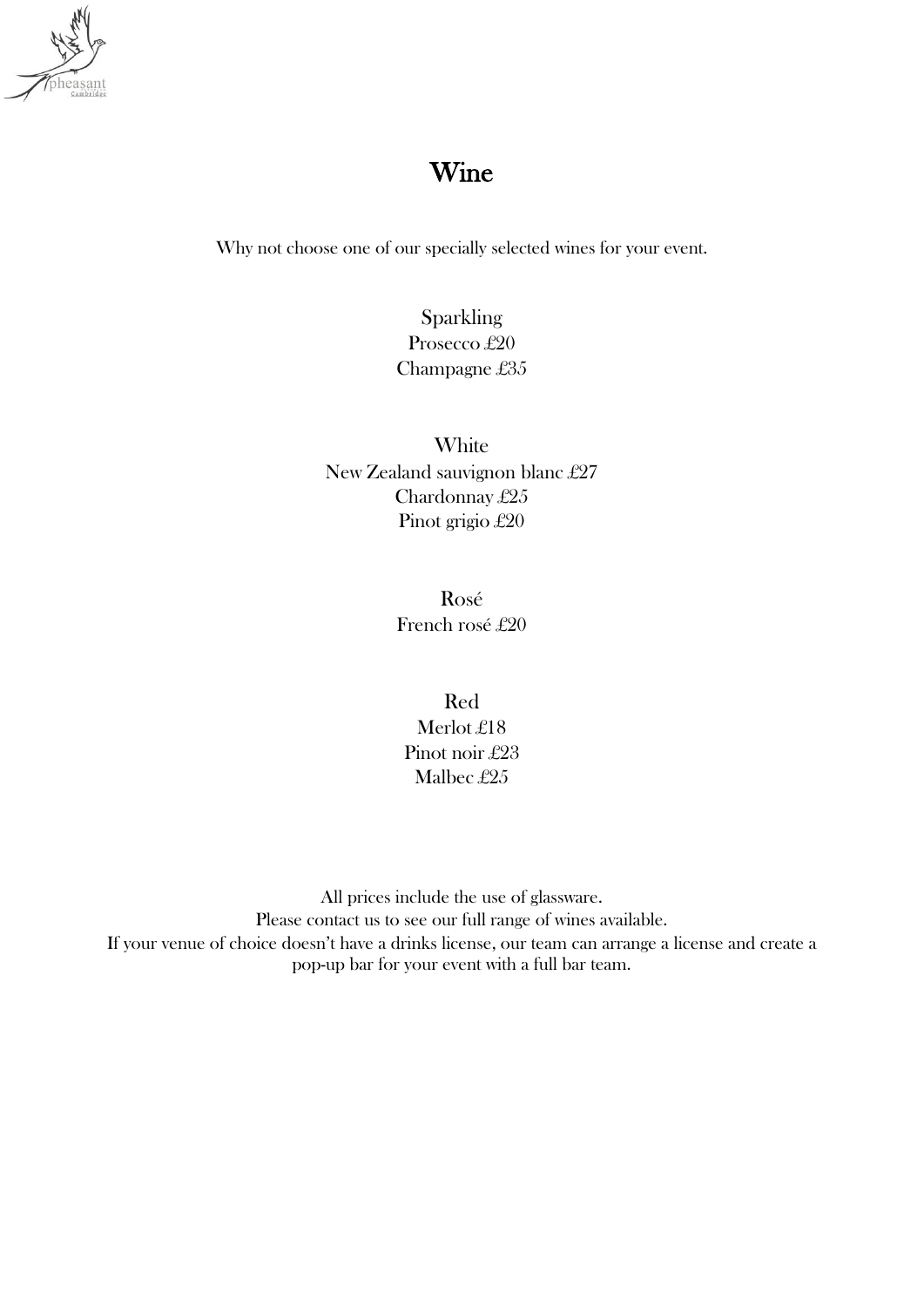

## Evening Food

Barbecue pulled pork in brioche buns Served with apple sauce & crackling £10 per person

Bacon / Sausage / Fish finger / Caramelised onion & goats' cheese baps Choose 2 of the 4 choices £8 per person

> Braised Shoulder of Minted Lamb served in Crusty Rolls £11 per person

> > **Coleslaw** £1.5 per person

New potato salad £1.5 per person

Baby leaf salad house dressing £1.5 per person

> Skin on fries £2 per person

Cheese table £10 per person An assortment of local and French Cheeses served with our chutneys, fruit, and a selection of bread and biscuits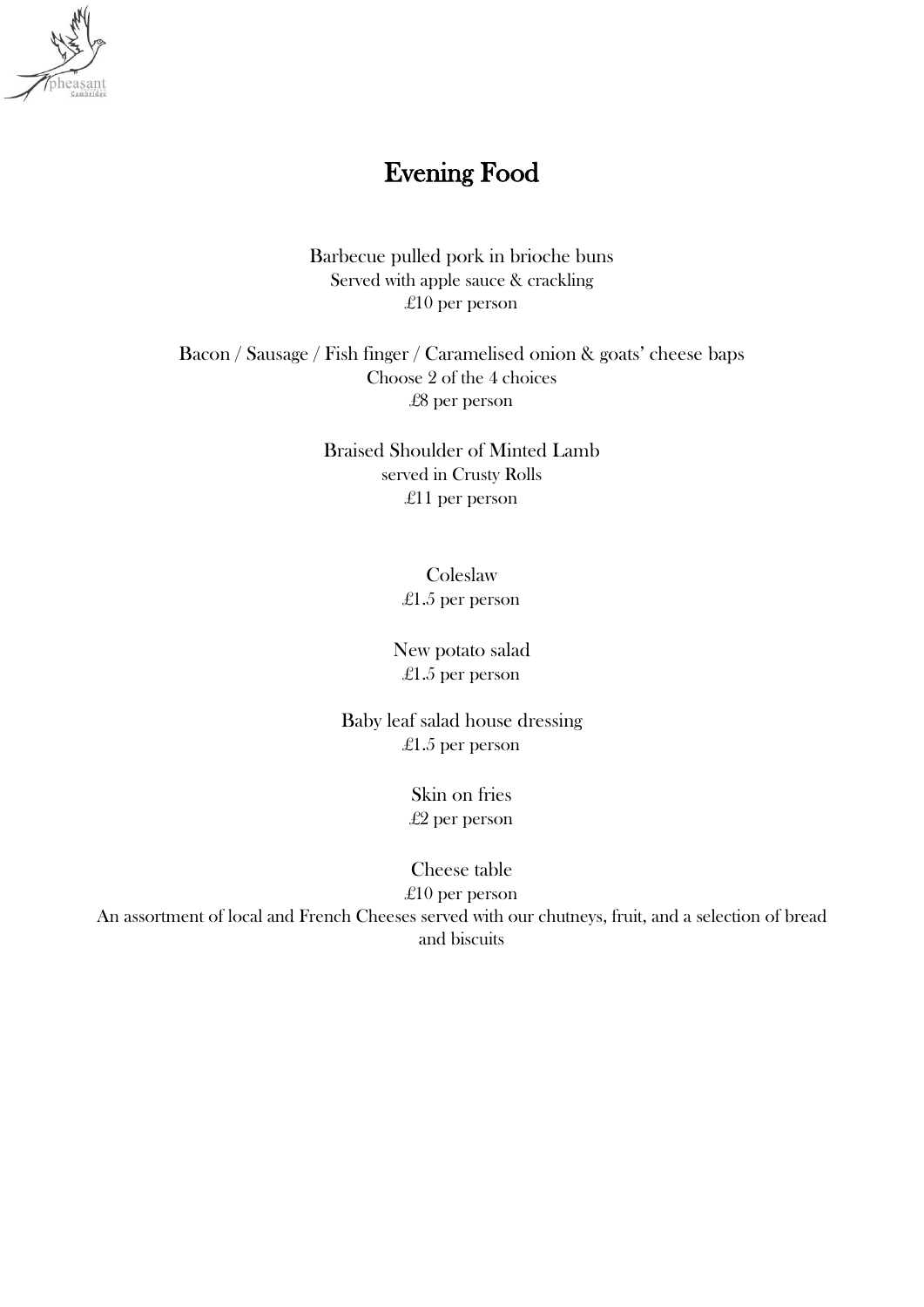

### Barbecue Menu

£22.00 per person

Suffolk beef burgers Piri Piri chicken skewers Mediterranean vegetable kebabs Moroccan lamb burgers

Spicy coleslaw Mixed leaf salad, house dressing New potato salad

Tomato Ketchup, Mayonnaise, Barbecue Sauce will be provided

Additional Extras All prices quoted are per person

Suffolk sausages £1.5

Tiger prawn skewers with a lemon & herb marinade £3

Barbecued langoustines/ chilli & garlic £4.5

Grilled sardines £2.5

Skin on fries £2

Summer cous cous salad £1.5

Charred Mediterranean vegetable salad/ caper & shallot dressing £2.5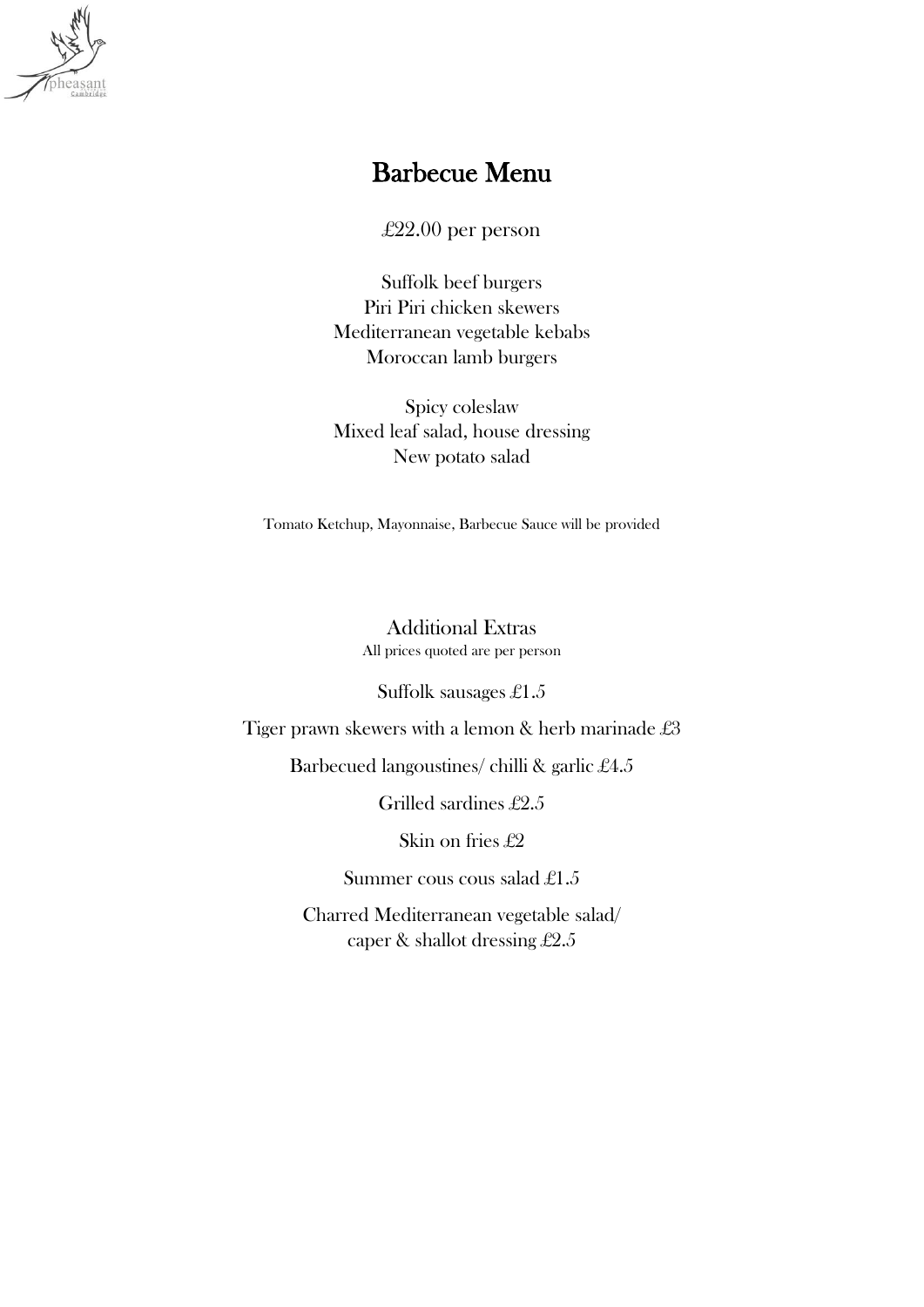

# Full Hog Roast Set Up Menu

£17.00 per person

Spit Roast Hog

Bread rolls and apple sauce Sage and onion stuffing

Spicy coleslaw Mixed leaf salad, house dressing New potato salad

Tomato Ketchup, Mayonnaise, Barbecue Sauce will be provided

Additional Extras All prices quoted are per person

Skin on fries £2 Potato wedges £2 Garlic and rosemary roasted potatoes £2

Corn on the cob £1.5 Summer cous cous or pasta salad £1.5 Ceaser Salad £1.5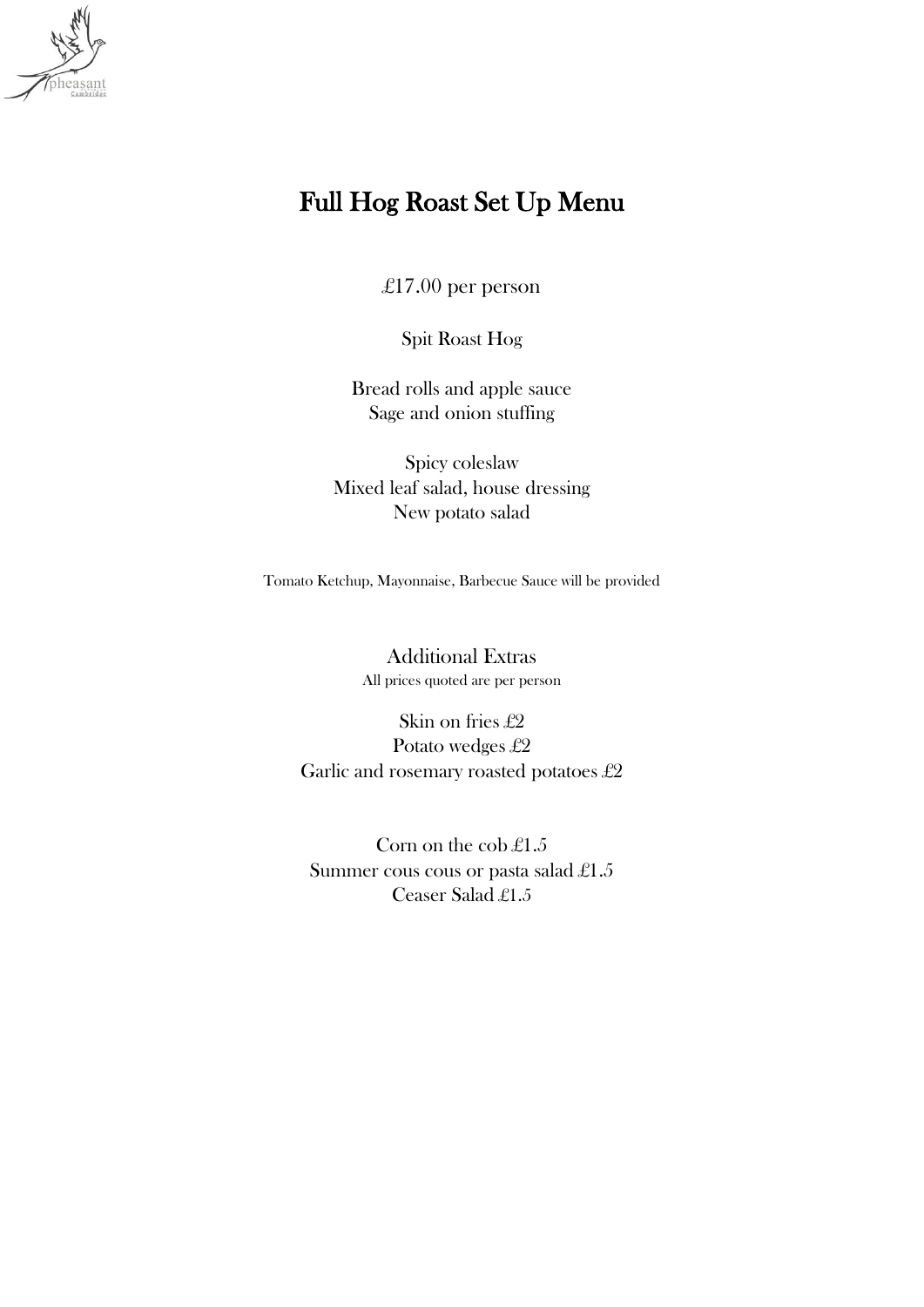

### Finger Buffet Menu

£17.00 per person

Included in our finger buffet menu is

Antipasti platter with homemade pickles & house bread

Choose Four Sandwiches

Traditional Sandwiches Modern Sandwiches

Tuna & sweet corn Smoked Suffolk chicken & mayo wrap Cheese & pickle Roasted pepper/ halloumi/ watercress/wrap Roasted ham & grain mustard Smoked salmon & cream cheese Egg & watercress Crayfish cocktail Beef & horseradish Slow cooked Shoulder of pork wrap

Choose Four Hot Dishes

Duck spring rolls Crispy Pork belly bites/ apple sauce Chicken satay skewers Selection of homemade pizzas Vegetable quiche Onion bhaji/ curried mayonnaise Spicy potato wedges Piri-Piri prawns Honey & mustard Suffolk sausages Lemon chicken strips Roasted new potatoes/ garden mint Sage & onion sausage rolls Vegetable samosas

Choose One Dessert

Lemon drizzle cake Coffee & walnut cake Chocolate & sea salt brownie Mini treacle tarts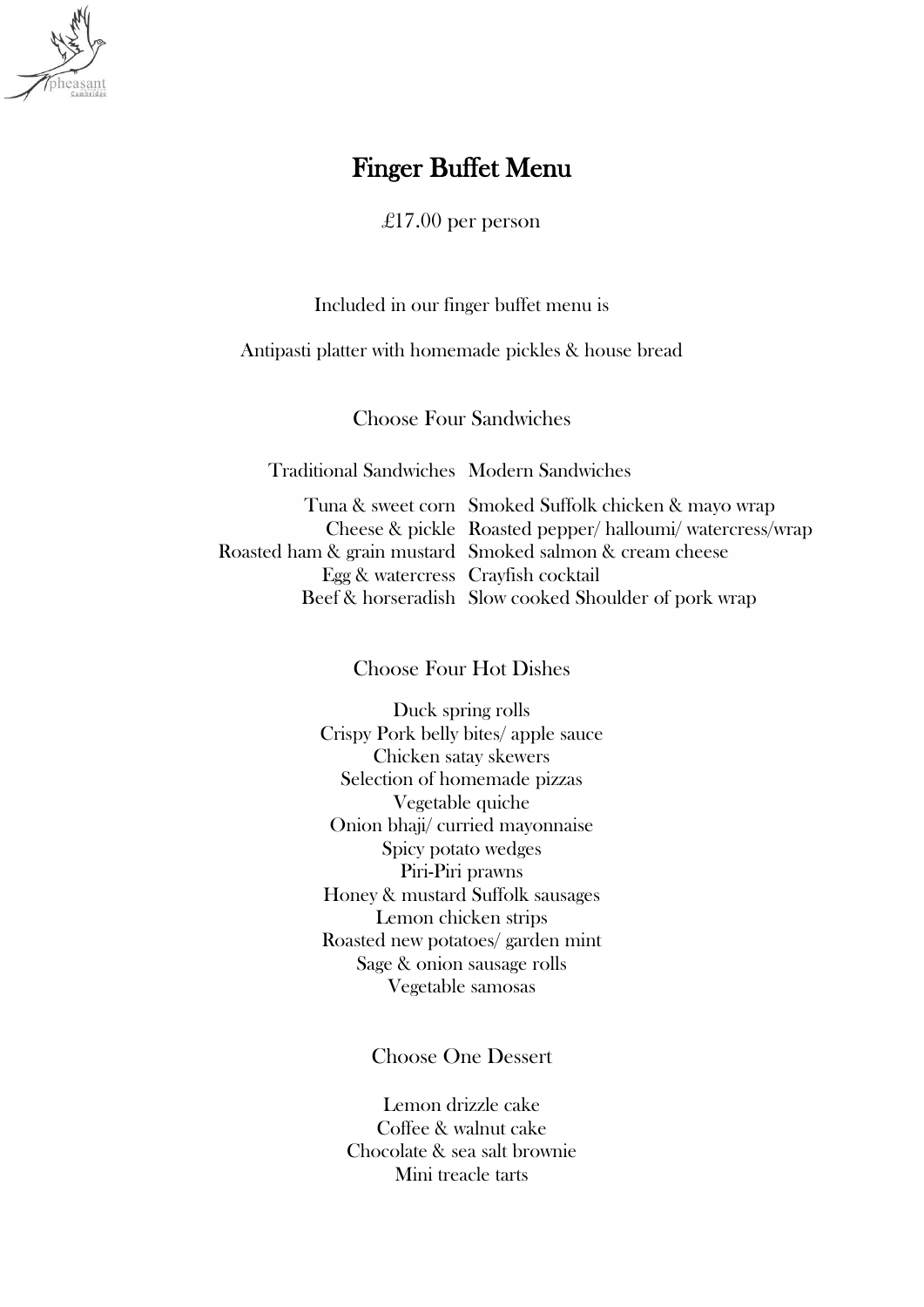

# Bowl Food Menu

4 mains bowls £22.00 per person 4 mains bowls and 2 dessert bowls £27.50 per person

This menu has been designed for the more casual event. The dishes can all be eaten from a small bowl with a fork, so perfect while standing and socialising.

### Main Bowls

Smoked chicken caesar salad Somerset pork & smoked bacon ragu Fish & chips/ mushy peas/ lemon Crispy duck & Asian style salad Sweet potato & red lentil curry/ puffed wild rice Chicken liver parfait/ pear & fig chutney/ toasted brioche Braised venison shoulder/ potato terrine/ kale/ chestnuts/ dark chocolate

Dessert Bowls

Dark chocolate brownie/ honeycomb/ raspberry Whipped vanilla cheesecake/ orange & carrot cake Sticky toffee pudding Mixed berry Eton Mess Panna cotta/ flapjack/ apple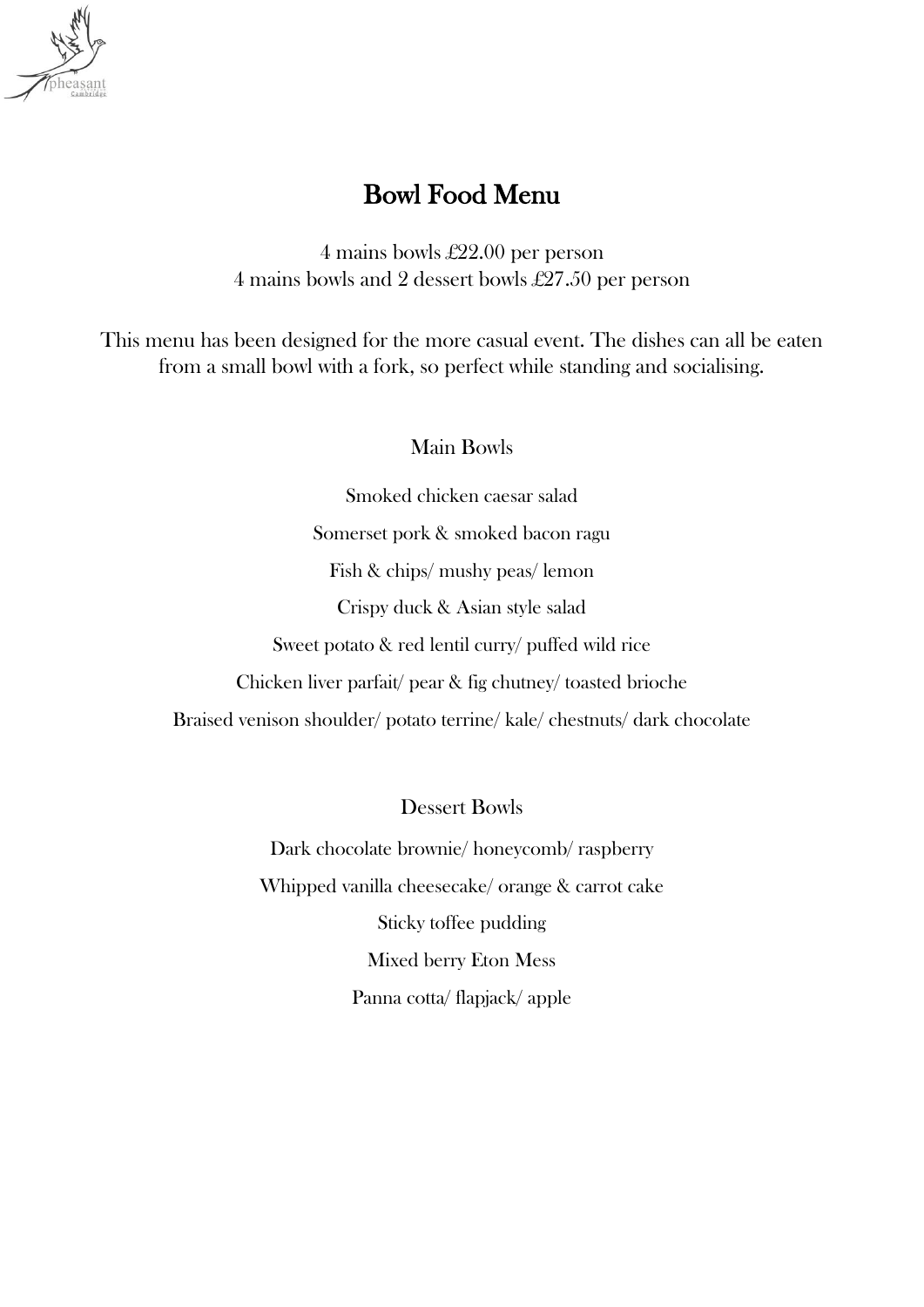

# Wedding Breakfast Children's Menu

£11 per person

Honey glazed sausages/skin on fries/ peas or beans

Homemade chicken goujons/skin on fries/ peas or beans

Homemade fish goujons/ skin on fries/ peas or beans

Homemade mini pizza/ tomato & mozzarella

Macaroni & cheese/ garlic bread

## Street Food Menu

1 option £14.00 per person 2 options £22.00 per person

Pichana sirloin burger/ skin on fries Chicken thigh skewers/ pickled slaw/ spicy chicken skin crumb/ skin on fries Pulled pork sliders/ pickled cucumber/ spicy slaw/ skin on fries BBQ smoked jackfruit tacos/ guacamole/ skin on fries Peri-Peri chicken burger/ sweet chilli mayo/ iceberg/ sweet potato fries Crispy duck salad/ beansprouts/ spring onion/ mouli/ orange & soy dressing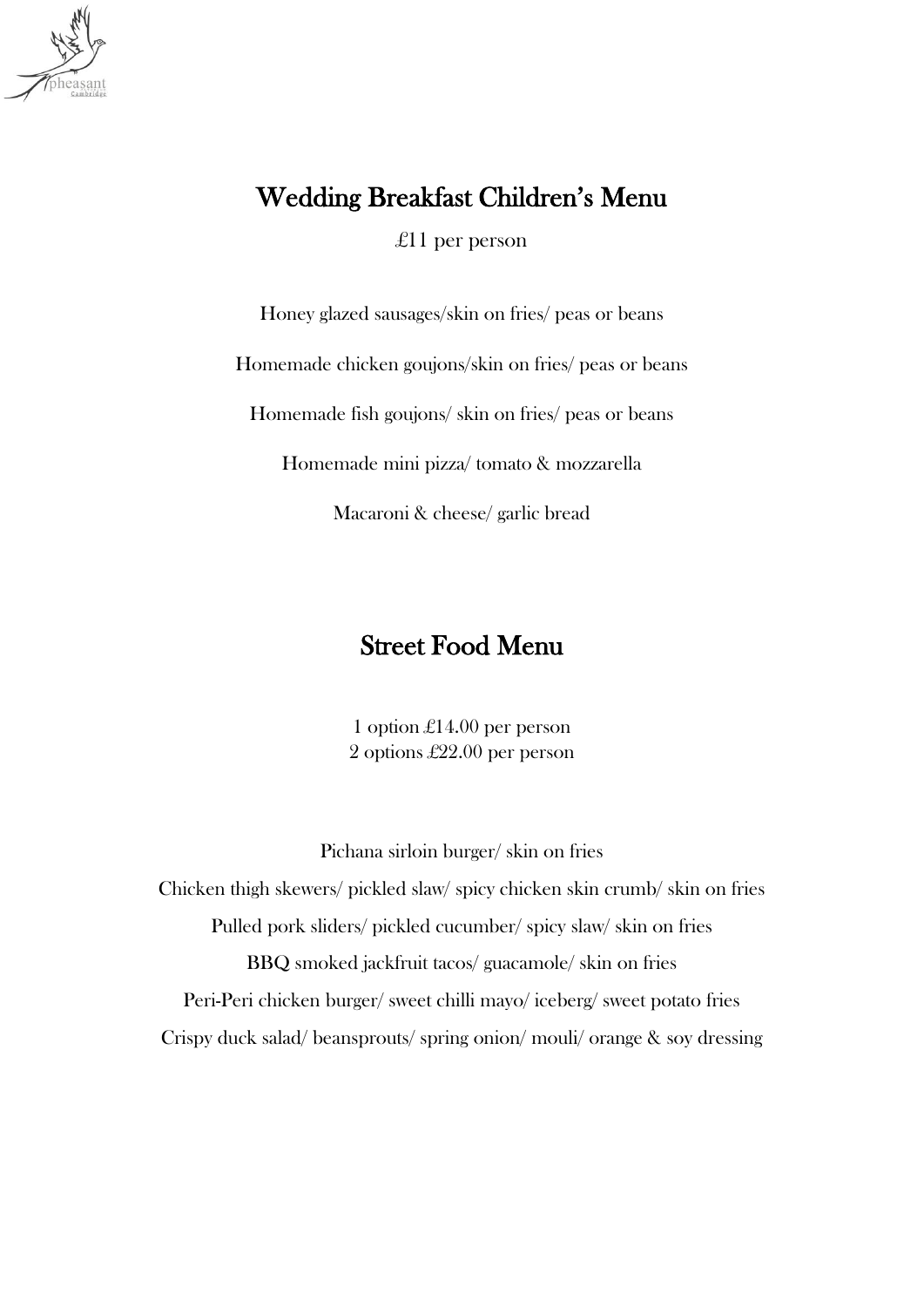

## Sharing Menu

£44 Per Person

To Start

Charcutier Board for the Table to Include.

Selection of cured meats/ house terrine/ pickles/ house bread/ smoked salmon/ mackerel pate/ feta & saffron parcels/ mini leek quiches/ pork pies/ scotch eggs/ dressed leaves.

To Follow

Roast sirloin of beef / Roast shoulder of pork Honey glazed gammon / Chicken, leek & bacon stew Beef bourgoin / Vegetable briam

Choose 4 Side Dishes

Roasted potatoes/ Yorkshire puddings/ Baby carrots

Creamed green/ Mixed salad/ Creamed potatoes

Minted new potatoes/ House coleslaw/ Garden peas

Skin on fries / Tabouli / Pasta salad

To Finish

Bespoke Dessert Board

Our Award-Winning Chefs Can Tailor a Bespoke Dessert Platter Around Your Likes & Dislikes.

Please Discuss with Our Team of Chefs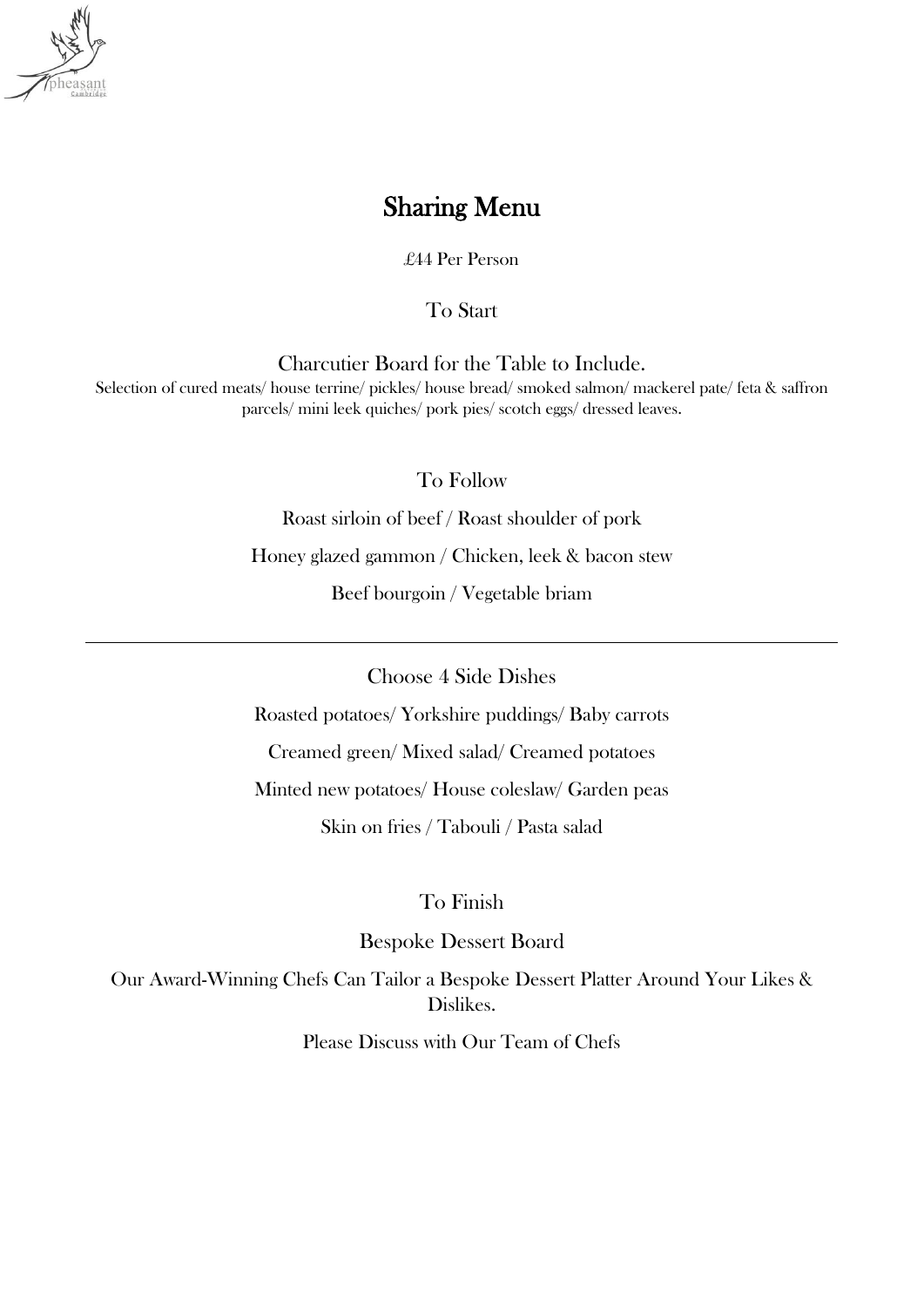

# Hire, Staff & Service Charges

Glassware

If you require glassware (and aren't using our drinks selection) these can be hired at the following rates

> Champagne Flutes £0.25 per person

Wine Glasses £0.25 per person

These charges include service of the drinks and all required glassware.

Tablecloths

Large table £12 per cloth

Small table £10 per cloth

Additional fees may be incurred for any hire of further equipment.

Full Bar Service

A rustic woodland bar with a bespoke drink's menu.

Bar hire - £250 Minimum bar spend of £750

Additional fees may be incurred for any hire of further equipment.

#### **Staffing**

All prices include a dedicated event manager and head chef. All additional casual waiting, bar & kitchen staff will be charged at £10 per hour accordingly to the size and requirements of the event.